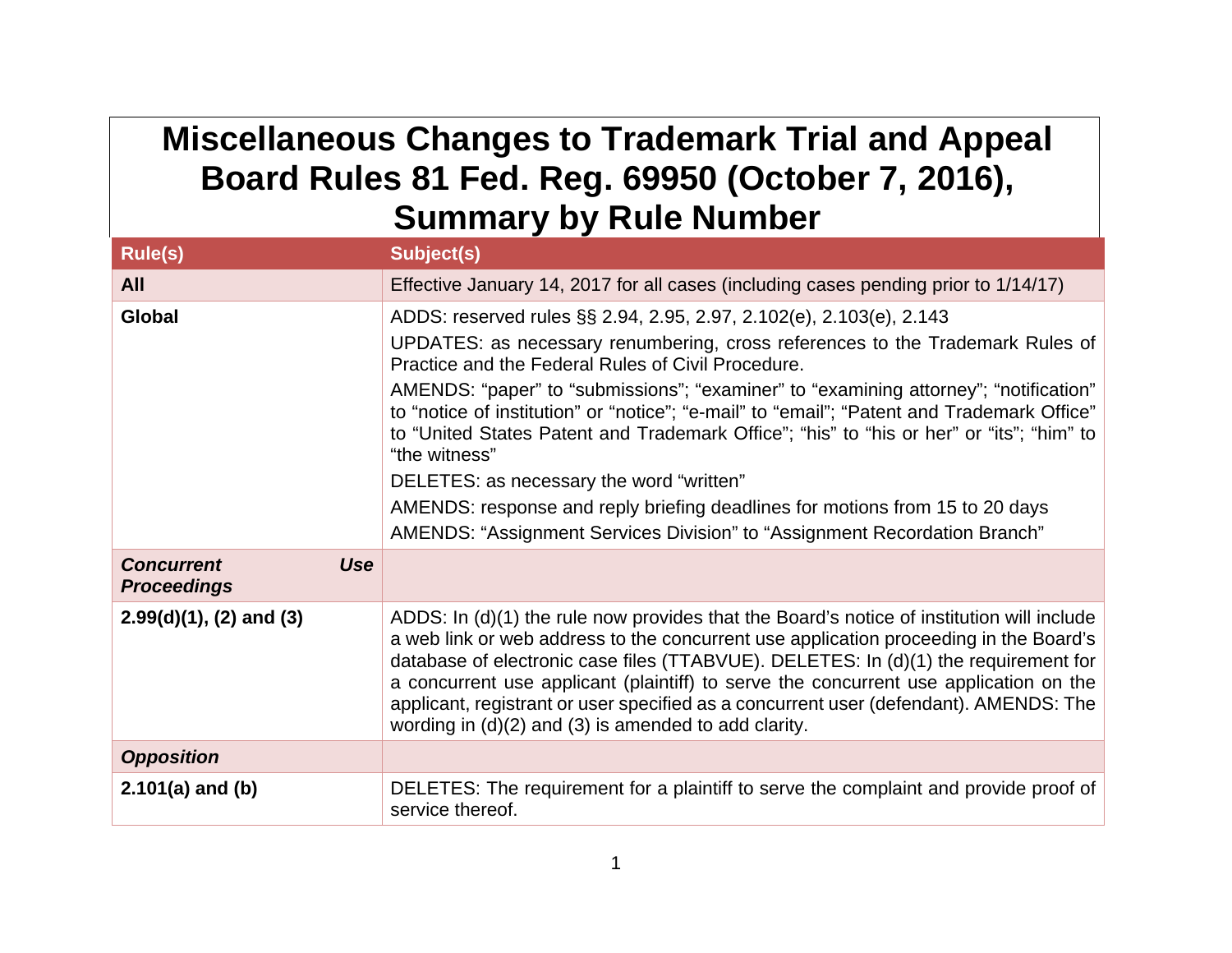| $2.101(b)(1)$ , (2) and (3) | ADDS: All notices of opposition must be filed through ESTTA. Paper filing of the notice<br>of opposition against Section 1 or 44 applications only allowed when ESTTA is<br>unavailable due to technical problems or when extraordinary circumstances are<br>present. Paper filings must be accompanied by a Petition to the Director under § 2.146<br>with fees therefor. Oppositions against Section 66(a) applications MUST be filed<br>through ESTTA - no exceptions.                                                                                                                                                    |
|-----------------------------|------------------------------------------------------------------------------------------------------------------------------------------------------------------------------------------------------------------------------------------------------------------------------------------------------------------------------------------------------------------------------------------------------------------------------------------------------------------------------------------------------------------------------------------------------------------------------------------------------------------------------|
| 2.101(c)                    | AMENDS: (d)(1) is redesignated as last sentence in (c).                                                                                                                                                                                                                                                                                                                                                                                                                                                                                                                                                                      |
| 2.101(d)                    | AMENDS: (d)(2) is redesignated as (d). CLARIFIES: Oppositions filed in ESTTA<br>cannot be filed without proper fee. ADDS: Paper opposition not accompanied by<br>required fee sufficient to pay in full for each named party opposer for each class<br>opposed may not be instituted. DELETES: Hierarchy of instituting opposition with<br>insufficient fees.                                                                                                                                                                                                                                                                |
| 2.101(e)                    | AMENDS: (d)(4) is redesignated as (e). ADDS: Filing date is date of electronic receipt<br>of the notice of opposition. DELETES: Requirement for proof of service to receive filing<br>date. ADDS: Paper filing date determined in accordance with §§ 2.195-2.198.                                                                                                                                                                                                                                                                                                                                                            |
| $2.102(a)(1)$ and (2)       | ADDS: Request for extension of time to file notice of opposition must be filed through<br>ESTTA. Paper filing of a request to extend time to oppose Section 1 or 44 applications<br>only allowed when ESTTA is unavailable due to technical problems or when<br>extraordinary circumstances are present. Paper filings must be accompanied by a<br>Petition to the Director under § 2.146 with fees therefor. AMENDS: Moves sentence<br>that provides that requests to extend opposition period against Section 66(a)<br>applications MUST be filed through ESTTA, no exceptions, from § 2.102(a)(2) to<br>$\S$ 2.102(a)(1). |
| 2.102(b)                    | AMENDS: The word "should" is replaced with "must."                                                                                                                                                                                                                                                                                                                                                                                                                                                                                                                                                                           |
| $2.102(c)(1), (2)$ and (3)  | ADDS: A sixty-day extension is not available as a first extension of time to oppose.<br>After extensions totaling 90 days, and only one final request for a 60-day extension of<br>the opposition period based upon written consent, stipulation or a showing of<br>extraordinary circumstances, no other time period will be allowed.                                                                                                                                                                                                                                                                                       |
| 2.102(d)                    | ADDS: New subsection providing filing date is date of electronic receipt of the<br>extension request or for paper filing determined in accordance with §§ 2.195-2.198.                                                                                                                                                                                                                                                                                                                                                                                                                                                       |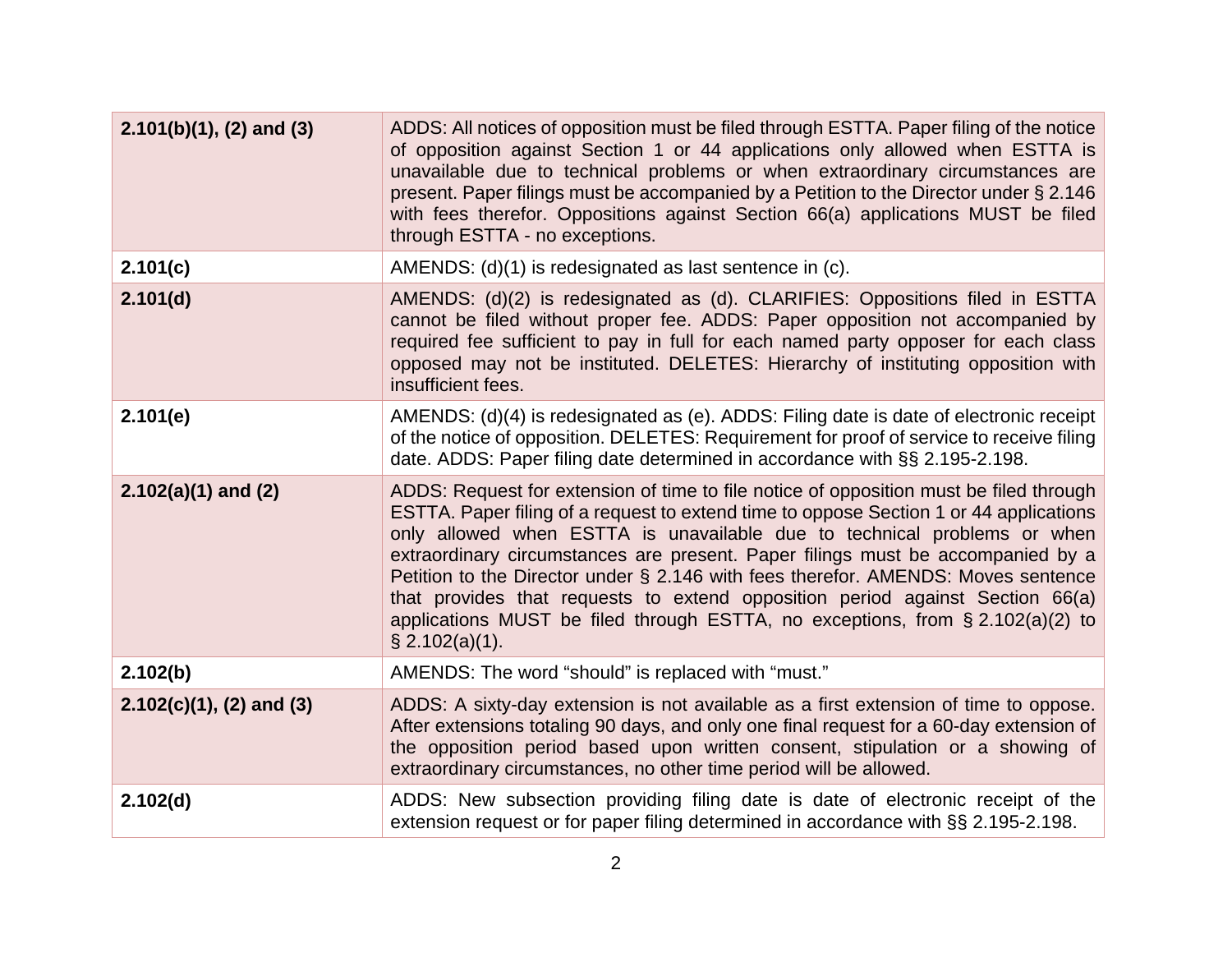| 2.104(a)                                                    | ADDS: Clarifies that ESTTA requires selection of relevant grounds, and the required<br>accompanying statement (complaint) supports and explains the grounds.                                                                                                                                                                                                                                                                                                                                                                                                                                                                                                   |
|-------------------------------------------------------------|----------------------------------------------------------------------------------------------------------------------------------------------------------------------------------------------------------------------------------------------------------------------------------------------------------------------------------------------------------------------------------------------------------------------------------------------------------------------------------------------------------------------------------------------------------------------------------------------------------------------------------------------------------------|
| 2.104(c)                                                    | ADDS: New subsection provides that oppositions to Section 66(a) applications are<br>limited to the goods, services and grounds set forth on ESTTA cover sheet.                                                                                                                                                                                                                                                                                                                                                                                                                                                                                                 |
| 2.105(a)                                                    | DELETES: Requirement that plaintiff provide proof of service of the complaint on<br>defendant. ADDS: The notice of institution sent by the Board will include a web link or<br>web address to access the electronic proceeding record in the Board's database of<br>electronic case files (TTABVUE), and that notice constitutes service of the notice of<br>opposition on the applicant.                                                                                                                                                                                                                                                                      |
| $2.105(b)(1)$ , (2) and (3);<br>$2.105(c)(1)$ , (2) and (3) | ADDS: Notice will be sent to the email or correspondence address of record for<br>opposers and applicants.                                                                                                                                                                                                                                                                                                                                                                                                                                                                                                                                                     |
| 2.106(a)                                                    | ADDS: Default may occur after the time to answer is reset, and the failure to file a<br>timely answer tolls all deadlines, including the discovery conference.                                                                                                                                                                                                                                                                                                                                                                                                                                                                                                 |
| $2.106(b)(1)$ , (2) and (3)                                 | ADDS: New subsection (1) requires that answers must be filed through ESTTA and<br>paper filing is allowed only when ESTTA is unavailable due to technical problems or<br>extraordinary circumstances are present. Paper filing must be accompanied by a<br>Petition to the Director under § 2.146 with the fees therefor. AMENDS: Specifies in<br>redesignated subsection (2) that a reply to an affirmative defense shall not be filed,<br>and new subsection (3) requires an applicant to promptly inform the Board of the filing<br>of another related proceeding. Subsection (3)(iv) clarifies that the Board may reset<br>times as it may deem necessary. |
| 2.107(a)                                                    | ADDS: An opposition against a Section 1 or 44 application may not be amended to<br>add a joint opposer.                                                                                                                                                                                                                                                                                                                                                                                                                                                                                                                                                        |
| 2.107(b)                                                    | ADDS: An opposition against a Section 66(a) application may not be amended to add<br>a joint opposer and the grounds, goods, services, and named opposers are limited to<br>those identified in the ESTTA cover sheet.                                                                                                                                                                                                                                                                                                                                                                                                                                         |
| <b>Cancellation</b>                                         |                                                                                                                                                                                                                                                                                                                                                                                                                                                                                                                                                                                                                                                                |
| $2.111(a)$ and (b)                                          | DELETES: The requirement for plaintiff to serve the complaint on the defendant and<br>to provide proof of service thereof.                                                                                                                                                                                                                                                                                                                                                                                                                                                                                                                                     |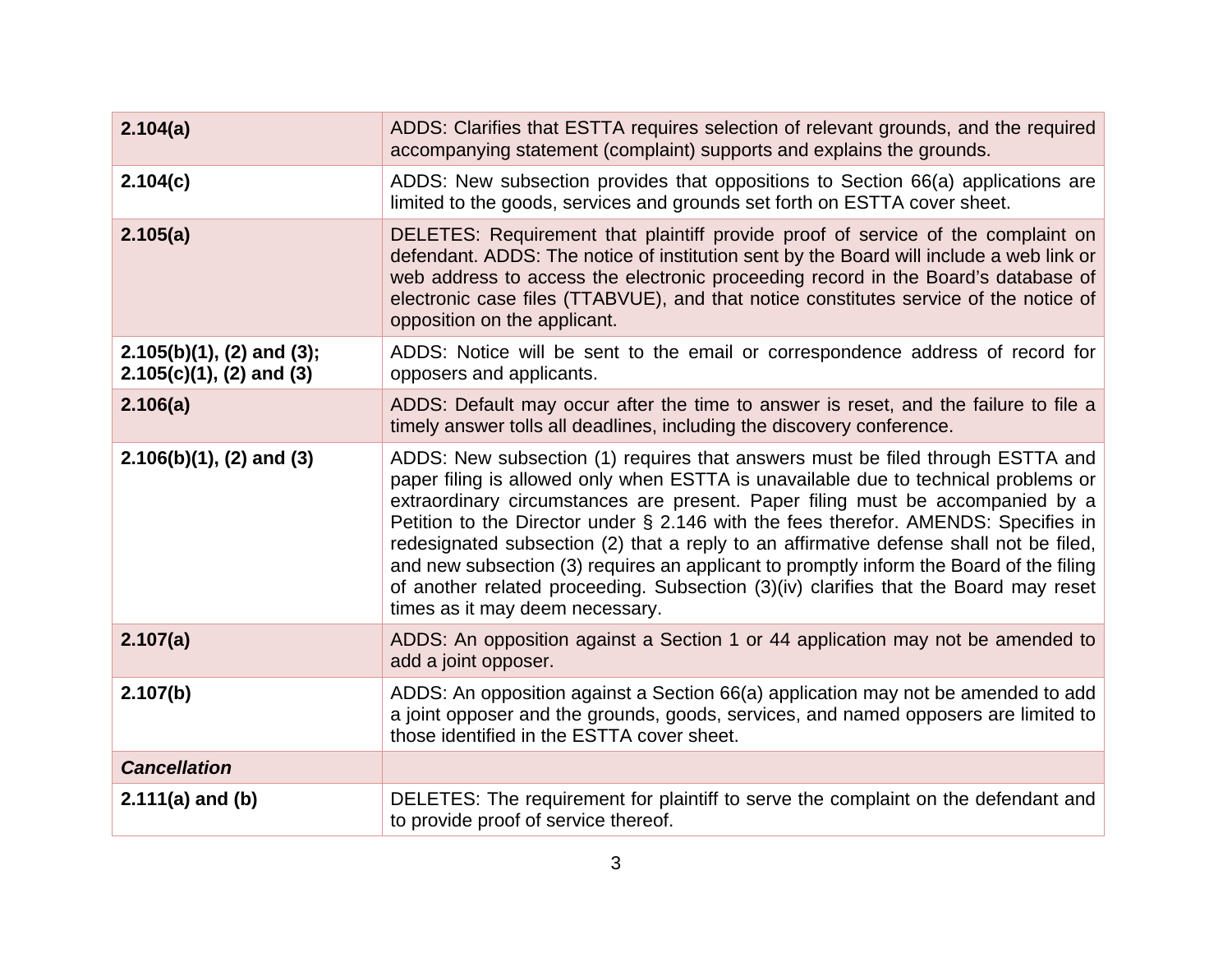| $2.111(c)(1)$ and (2)       | ADDS: A petition for cancellation must be filed through ESTTA. Paper filing is only<br>allowed when ESTTA is unavailable due to technical problems, or when extraordinary<br>circumstances are present. Paper filing must be accompanied by a Petition to the<br>Director under § 2.146 with the fees therefor. Timeliness of paper petition will be<br>determined in accordance with §§ 2.195-2.198. DELETES: Hierarchy of instituting<br>cancellation with insufficient fees. |
|-----------------------------|---------------------------------------------------------------------------------------------------------------------------------------------------------------------------------------------------------------------------------------------------------------------------------------------------------------------------------------------------------------------------------------------------------------------------------------------------------------------------------|
| 2.111(d)                    | ADDS: New subsection (d) requires fees for each party and each class for which<br>cancellation is sought. Clarifies that ESTTA requires all fees, but paper petition not<br>accompanied by a fee sufficient to pay in full for each named petitioner for each class<br>sought to be cancelled may not be instituted.                                                                                                                                                            |
| 2.111(e)                    | ADDS: New subsection (e) provides that the filing date of a petition is the date of<br>electronic receipt of the petition and required fee. Filing date for paper petitions will be<br>determined in accordance with §§ 2.195-2.198.                                                                                                                                                                                                                                            |
| $2.112(a)$ and (b)          | ADDS: Requirement to provide current email address(es) of the current owner of the<br>registration to the best of petitioner's knowledge. Clarifies that ESTTA requires<br>petitioner to select relevant grounds, and the required accompanying statement<br>supports and explains the grounds.                                                                                                                                                                                 |
| 2.113(a)                    | DELETES: Service requirement for petitioners. ADDS: The notice will include a web<br>link or web address to access the electronic proceeding record and constitutes service<br>to the registrant of the petition.                                                                                                                                                                                                                                                               |
| $2.113(b)$ and (c)          | ADDS: Notice will be sent to the email or correspondence address of record for<br>petitioners and registrants or domestic representatives.                                                                                                                                                                                                                                                                                                                                      |
| 2.113(d)                    | ADDS: Courtesy copies sent to party alleged by petition to be current owner will include<br>the web link or web address to access the electronic proceeding record.                                                                                                                                                                                                                                                                                                             |
| 2.114(a)                    | ADDS: Default may occur after the time to answer is reset, and the failure to file a<br>timely answer tolls all deadlines, including the discovery conference.                                                                                                                                                                                                                                                                                                                  |
| $2.114(b)(1)$ , (2) and (3) | ADDS: New subsection (1) requires answer to be filed through ESTTA. Paper filing is<br>only allowed when ESTTA is unavailable due to technical problems, or when<br>extraordinary circumstances are present, and must be accompanied by a Petition to                                                                                                                                                                                                                           |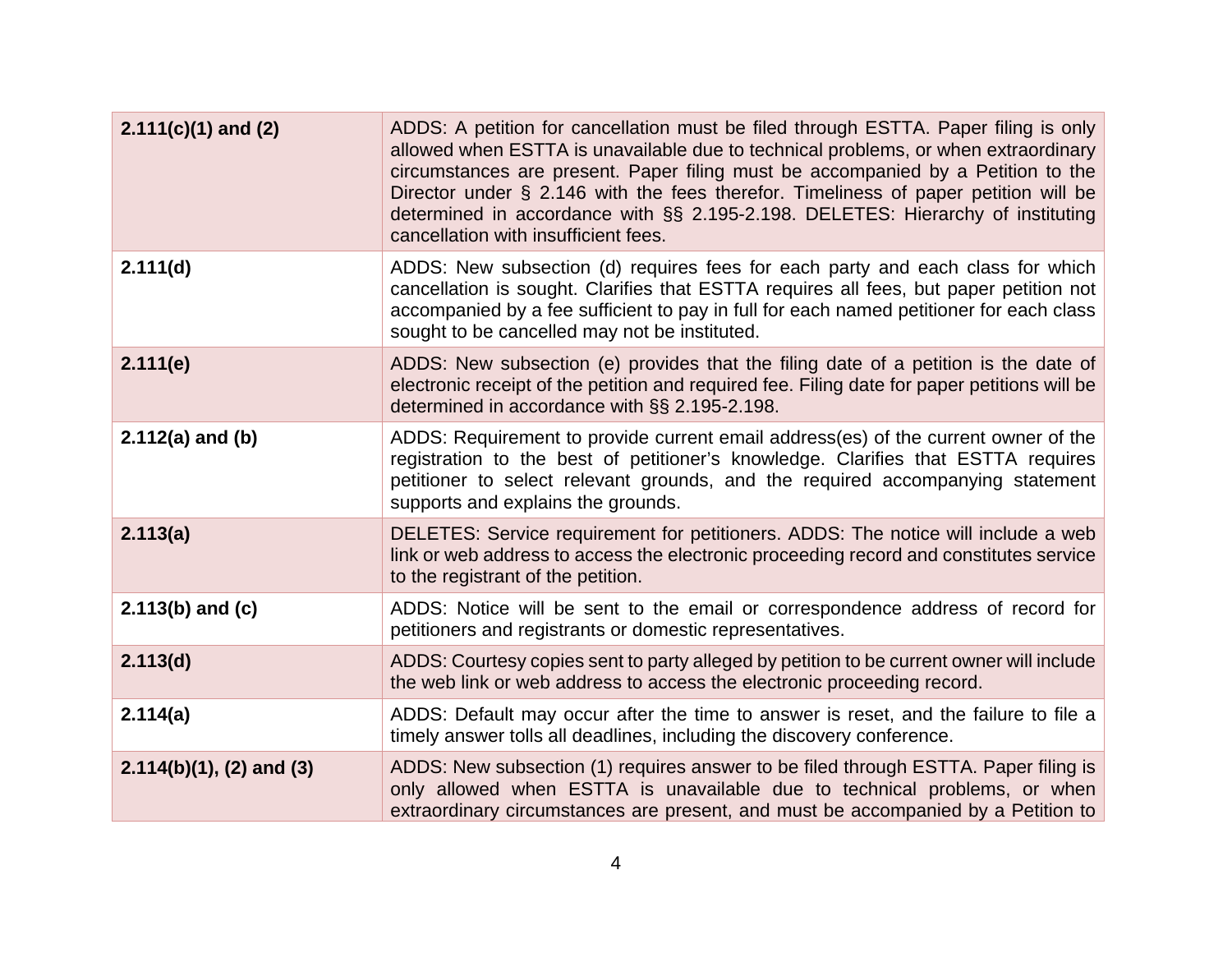|                                                        | the Director under § 2.146 with the fees therefor. AMENDS: Subsection (2) specifies<br>that a reply to an affirmative defense shall not be filed, and clarifies that pleaded<br>registrations include registrations identified in counterclaims. ADDS: In subsection (3)<br>requires party in position of respondent and counterclaim plaintiff to inform the Board<br>of another proceeding involving the claim. ADDS: Board may reset various deadlines<br>as it may deem necessary. |
|--------------------------------------------------------|----------------------------------------------------------------------------------------------------------------------------------------------------------------------------------------------------------------------------------------------------------------------------------------------------------------------------------------------------------------------------------------------------------------------------------------------------------------------------------------|
| <b>Procedure in Inter Partes</b><br><b>Proceedings</b> |                                                                                                                                                                                                                                                                                                                                                                                                                                                                                        |
| $2.116(e)$ and (g)                                     | ADDS: Includes submission of notices of reliance, declarations and affidavits in the list<br>of items submitted during testimony period which correspond to trial in court<br>proceedings. AMENDS: Clarifies that standard protective order is automatically<br>imposed in <i>inter partes</i> proceedings. ADDS: Board may treat as not confidential<br>improperly designated material.                                                                                               |
| 2.117(c)                                               | ADDS: Board may sua sponte suspend proceedings and suspensions may be<br>automatically approved by ESTTA, but Board has discretion to condition approval of<br>consented suspension request on providing information about the status of settlement<br>talks, discovery activities, or trial activities.                                                                                                                                                                               |
| 2.118                                                  | ADDS: Notification of non-delivery of Office notice in electronic form will also prompt<br>additional notice by publication.                                                                                                                                                                                                                                                                                                                                                           |
| $2.119(a)$ and (b)                                     | ADDS: All submissions and papers in <i>inter partes</i> cases, except for notices of<br>opposition or petitions to cancel must be served by email unless otherwise stipulated.<br>If not possible because of technical problems or extraordinary circumstances and there<br>is no stipulation, serving party must show by written explanation accompanying the<br>submission or paper that email service was attempted but could not be made.                                          |
| 2.119(c)                                               | DELETES: In view of email service, the additional five days added to a prescribed<br>period. (All response dates initiated by a service date are twenty days as noted in<br>Global changes.)                                                                                                                                                                                                                                                                                           |
| 2.119(d)                                               | ADDS: Priority Mail Express option is not available to any party if a party to an <i>inter</i><br>partes proceeding is not domiciled in the United States and is not represented by an<br>attorney located in the United States.                                                                                                                                                                                                                                                       |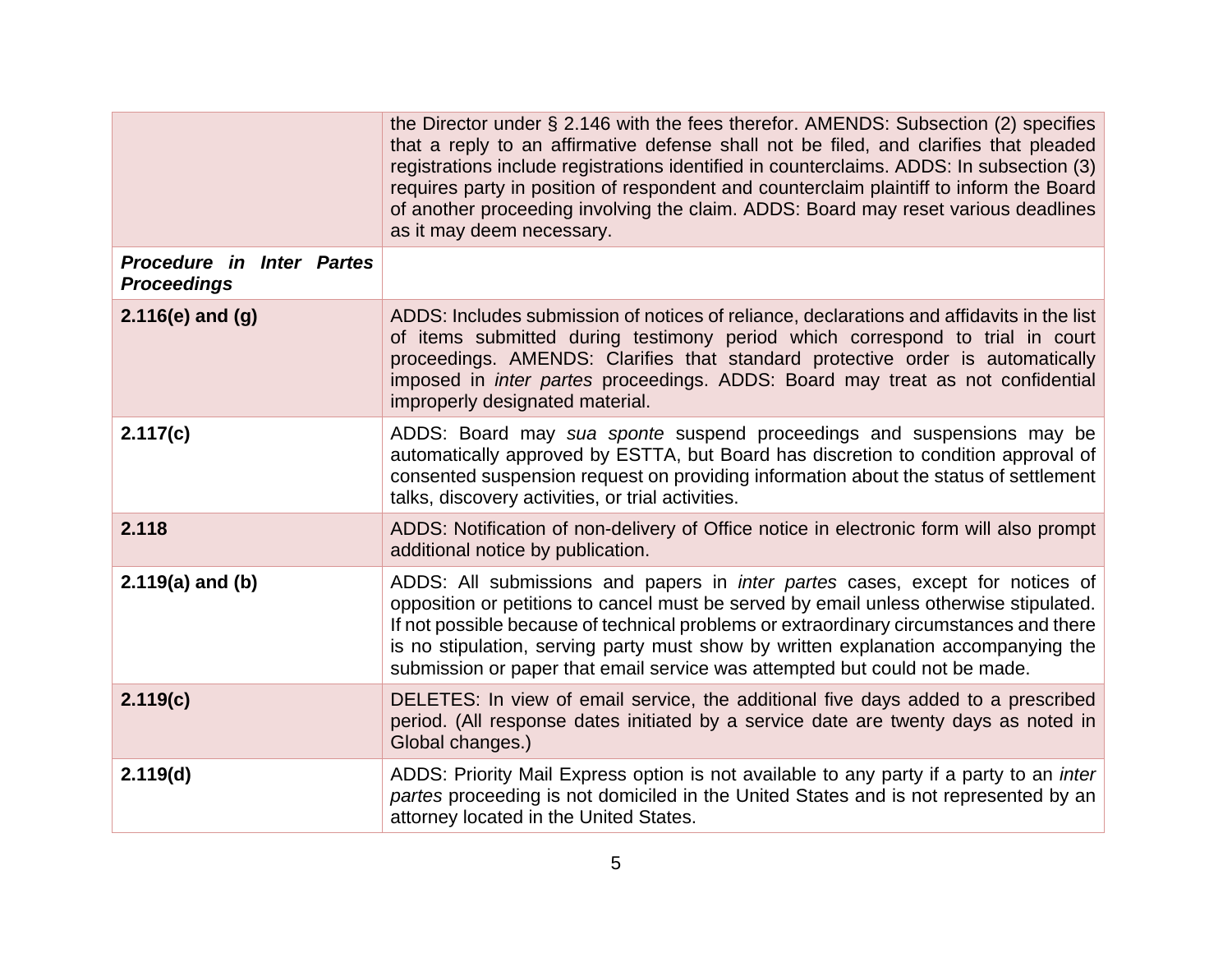| 2.120(a)(1)                               | ADDS: Expressly adopts proportionality in process and procedure in discovery.                                                                                                                                                                                                                                                                                                                                                                                                                                 |
|-------------------------------------------|---------------------------------------------------------------------------------------------------------------------------------------------------------------------------------------------------------------------------------------------------------------------------------------------------------------------------------------------------------------------------------------------------------------------------------------------------------------------------------------------------------------|
| $2.120(a)(2)(i)$ , $(2)(iii)$ and $2(iv)$ | ADDS: Option for Board to sua sponte participate in discovery conference. Option for<br>Board to sua sponte issue an order regarding expert discovery. Nonexhaustive list of<br>items to which parties may stipulate. Permits limited extensions of the discovery period,<br>but requires that expert disclosure deadline must always be scheduled prior to the<br>close of discovery.                                                                                                                        |
| 2.120(a)(3)                               | ADDS: All discovery requests must be served early enough in the discovery period so<br>that responses will be due no later than the close of discovery.                                                                                                                                                                                                                                                                                                                                                       |
| 2.120(e)                                  | ADDS: Requests for production are limited to 75 with the option to move for additional<br>requests upon a showing of good cause. If party believes requests exceed allowed<br>number, the party shall serve a general objection as to excessive number. Clarifies<br>that discoverable items include electronically stored information as well as documents<br>and tangible things.                                                                                                                           |
| $2.120(f)(1)$ and (2)                     | ADDS: Clarifies that discoverable items include electronically stored information as<br>well as documents and tangible things. Motion to compel initial disclosures must be<br>filed within 30 days after the deadline therefor. Motion to compel discovery must be<br>filed prior to the deadline for pretrial disclosures for the first testimony period. When<br>motion to compel is filed after discovery has closed, parties need not make pretrial<br>disclosures until directed to do so by the Board. |
| 2.120(h)                                  | AMENDS: 2.120(g) (sanctions) redesignated as 2.120(h).                                                                                                                                                                                                                                                                                                                                                                                                                                                        |
| 2.120(i)                                  | ADDS: Requests for admission are limited to 75 with the option to move for additional<br>requests upon a showing of good cause. If party believes requests exceed allowed<br>number, the party shall serve a general objection as to excessive number. Party may<br>make one comprehensive request for admission for authenticating specific documents<br>produced by an adverse party or specifying which of those documents cannot be<br>authenticated.                                                     |
| $2.120(i)(1)$ and (2)                     | ADDS: A motion to test sufficiency of a response or objection must be filed prior to the<br>deadline for pretrial disclosures for the first testimony period. When the motion is filed<br>after discovery has closed, parties need not make pretrial disclosures until directed to<br>do so by the Board.                                                                                                                                                                                                     |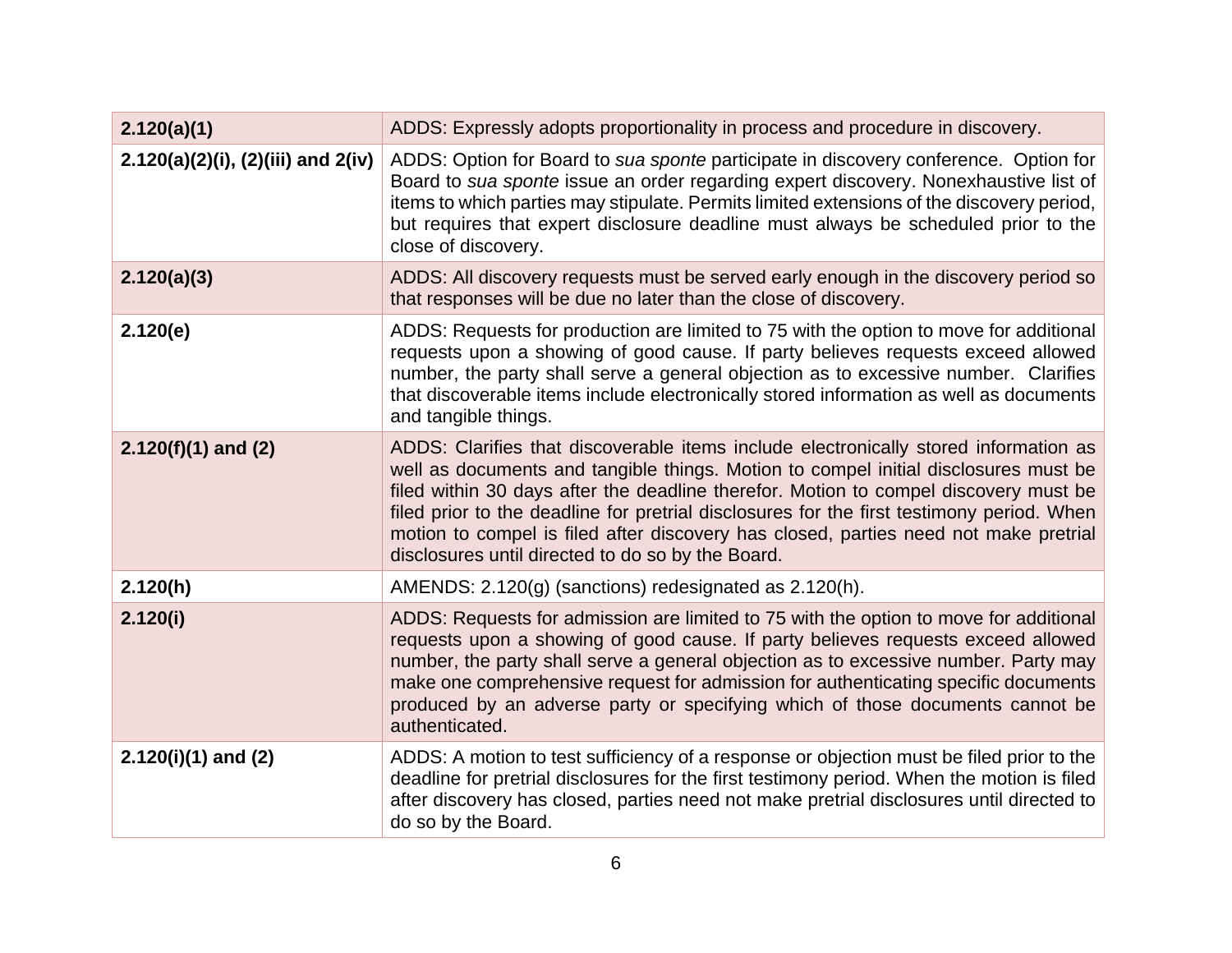| $2.120(j)(1)$ , (2) and (3)         | ADDS: Circumstances when Board may convene a telephone conference for<br>consideration of stipulation or motion broadened to whenever Board determines it<br>would be beneficial. AMENDS: Convening pretrial conference due to complexity of<br>issues is limited to exercise only by Board, on Board's initiative and on such terms as<br>the Board may order. ADDS: Parties may not make a recording of the conferences.                                             |
|-------------------------------------|------------------------------------------------------------------------------------------------------------------------------------------------------------------------------------------------------------------------------------------------------------------------------------------------------------------------------------------------------------------------------------------------------------------------------------------------------------------------|
| 2.120(k)                            | AMENDS: 2.120(j) (use of discovery deposition, answer to interrogatory, admission or<br>written disclosure) redesignated as 2.120(k).                                                                                                                                                                                                                                                                                                                                  |
| $2.120(k)(2)$ , $(3)(ii)$ and $(7)$ | AMENDS: Timing for motion to use discovery deposition is changed from the time of<br>the offer of the deposition in evidence to when making pretrial disclosures. ADDS:<br>Documents obtained through disclosure or under Rule 34 of the Fed. R. Civ. P. may<br>be made of record under admission or stipulation from the producing party that<br>authenticates the documents. Authenticated produced document added to list of<br>discovery responses made of record. |
| 2.121(a)                            | ADDS: The resetting of a party's testimony period will result in the rescheduling of the<br>remaining pretrial disclosure deadlines without action by any party.                                                                                                                                                                                                                                                                                                       |
| 2.121(c)                            | ADDS: In addition to being extended, testimony periods may be shortened. When a<br>motion to extend the testimony period is denied, associated pretrial disclosure<br>deadlines may remain as set.                                                                                                                                                                                                                                                                     |
| 2.121(d)                            | ADDS: Stipulations to reschedule pretrial disclosure and trial dates must be filed<br>through ESTTA with the relevant dates set forth and an express statement that all<br>parties agree to the new dates.                                                                                                                                                                                                                                                             |
| 2.121(e)                            | ADDS: In rule for pretrial disclosures, clarifies that testimony of a witness may be taken<br>upon oral examination or presented in the form of an affidavit or declaration. Expressly<br>provides for motion to quash a noticed testimony deposition of a witness not identified<br>or improperly identified in pretrial disclosures. Expressly provides for motion to strike<br>when testimony presented by affidavit or declaration.                                |
| 2.122(a)                            | ADDS: Expressly recognizes evidentiary stipulations, and that evidence made of<br>record by one party may be used by any party for any permitted purpose.                                                                                                                                                                                                                                                                                                              |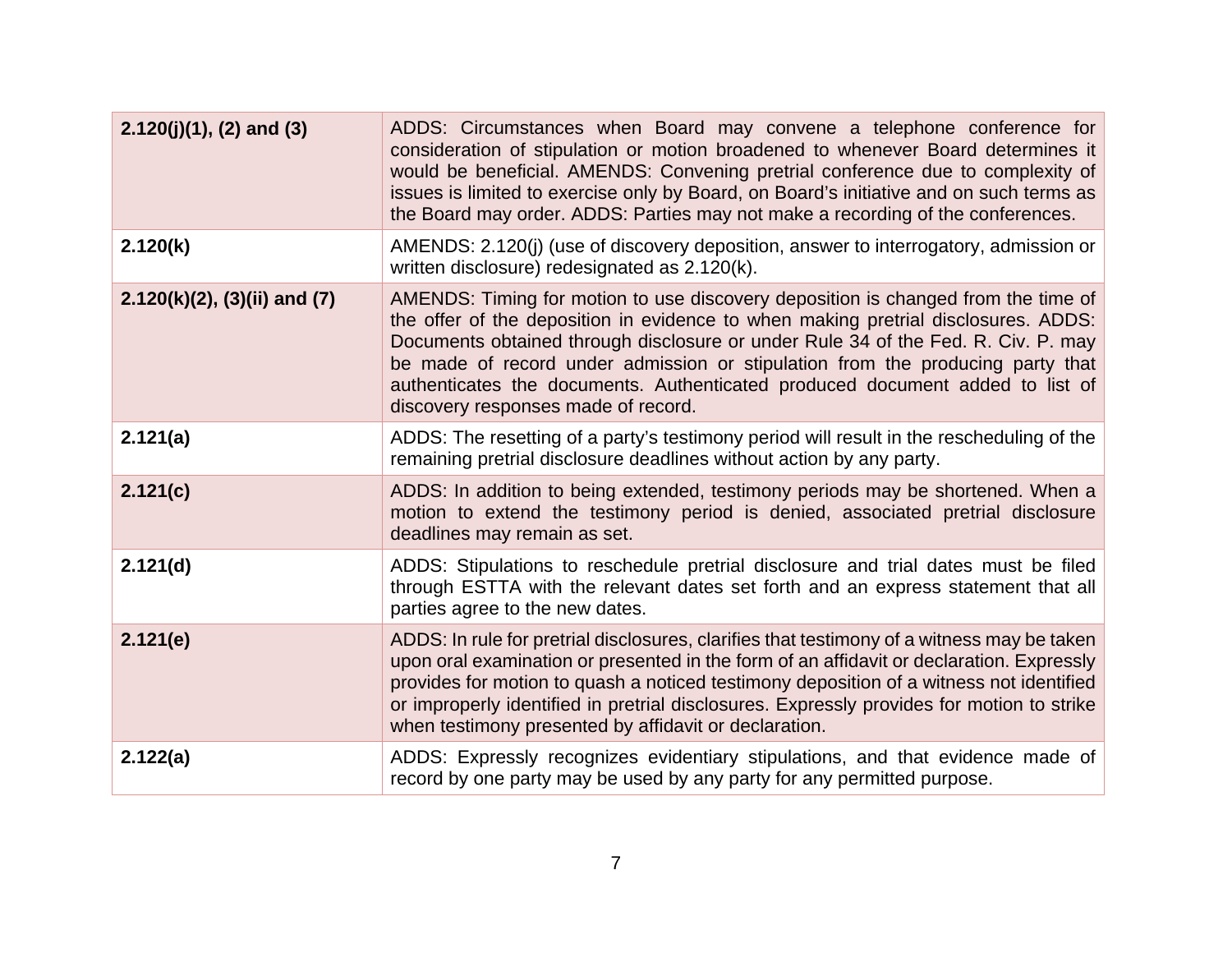| 2.122(b)(2)           | ADDS: Expressly provides that statements made in an affidavit or declaration in<br>application and registration files are not testimony, and establishing the truth of these<br>or any other matters asserted in the files of these applications and registrations shall<br>be governed by the Fed. R. Evid., Fed. R. Civ. P., 28 U.S.C., 37 CFR.                                                                                       |
|-----------------------|-----------------------------------------------------------------------------------------------------------------------------------------------------------------------------------------------------------------------------------------------------------------------------------------------------------------------------------------------------------------------------------------------------------------------------------------|
| 2.122(d)(2)           | ADDS: Registrations may be made of record under testimony or notice of reliance by<br>submitting a current copy of information from the Office's electronic database records.                                                                                                                                                                                                                                                           |
| 2.122(e)(2)           | ADDS: Expressly provides for submission of internet materials under notice of reliance.                                                                                                                                                                                                                                                                                                                                                 |
| 2.122(g)              | ADDS: New subsection sets out general requirements for notices of reliance.                                                                                                                                                                                                                                                                                                                                                             |
| $2.123(a)(1)$ and (2) | ADDS: Testimony may be submitted in the form of an affidavit or declaration subject<br>to the right to oral cross examination. Deposition in foreign country may, upon motion,<br>be by affidavit or declaration subject to cross-examination by written questions.<br>Testimony of witness noticed for deposition upon written questions may, upon motion,<br>be taken by oral examination if witness is present in the United States. |
| 2.123(b)              | DELETES: Option to stipulate to testimony by affidavit.                                                                                                                                                                                                                                                                                                                                                                                 |
| 2.123(c)              | DELETES: Option to notice the oral deposition of a witness by description. ADDS:<br>Process to elect and take oral cross-examination.                                                                                                                                                                                                                                                                                                   |
| 2.123(e)              | ADDS: Cross-examination is available for oral and affidavit/declaration testimony.                                                                                                                                                                                                                                                                                                                                                      |
| 2.123(f)(2)           | AMENDS: Process for filing testimony deposition transcripts is amended to require<br>filing through ESTTA. Exhibits that by their nature (e.g., DVDs) cannot be transmitted<br>through ESTTA shall be submitted through mail by the party.                                                                                                                                                                                              |
| $2.123(g)(1)$ and (3) | ADDS: Deposition transcripts must be submitted in full-sized format and may not be<br>condensed to multiple pages per sheet, and must include a word index.                                                                                                                                                                                                                                                                             |
| 2.123(i)              | DELETES: Provision for inspection of depositions by parties at the Board or printed for<br>inspection. AMENDS: Remaining subsections are appropriately redesignated.                                                                                                                                                                                                                                                                    |
| 2.123(j)              | ADDS: Redesignated 2.123(j) includes declarations and affidavits as being subject to<br>objections to admissibility and clarifies that such objections may not be considered until<br>final hearing.                                                                                                                                                                                                                                    |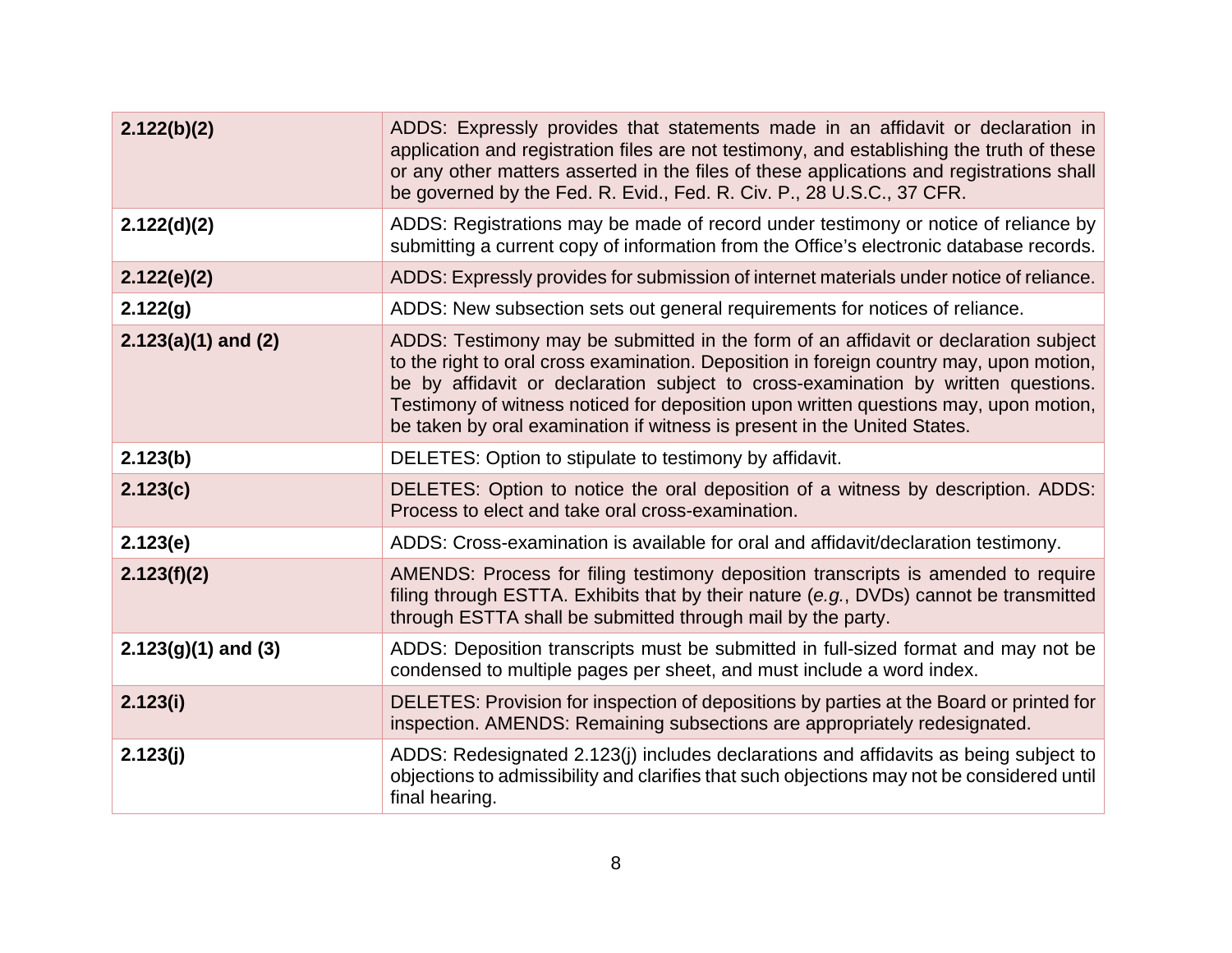| $2.124(b)(3)$ , (d)(1) and (d)(3) | ADDS: New subsection (3) provides process for noticing cross-examination by written<br>question of witness providing testimony by affidavit or declaration and subsection (d)(1)<br>incorporates such cross-examination. New subsection (d)(3) mandates service of<br>these written questions, responses and cross-examination questions be in accordance<br>with $\S$ 2.119(b).                                                          |
|-----------------------------------|-------------------------------------------------------------------------------------------------------------------------------------------------------------------------------------------------------------------------------------------------------------------------------------------------------------------------------------------------------------------------------------------------------------------------------------------|
| $2.125(a)$ and (f)                | ADDS: New subjection (a) provides for filing and service of affidavit and declaration<br>testimony. AMENDS: Redesignated subsection (f) permits sealing of a part of an<br>affidavit or declaration.                                                                                                                                                                                                                                      |
| 2.126(a)                          | ADDS: Requires all submissions be filed through ESTTA. Text must be in at least 11<br>point type and double-spaced. Exhibits must be submitted electronically as an<br>attachment and must be clear and legible.                                                                                                                                                                                                                          |
| 2.126(b)                          | ADDS: Paper filing only allowed when ESTTA unavailable due to technical problems,<br>or when extraordinary circumstances are present and must be accompanied by a<br>written explanation of such technical problems or extraordinary circumstances.<br>(Pleadings and extensions of time to oppose require a Petition.) DELETES: Provision<br>that provides ESTTA as merely an alternative for filing.                                    |
| 2.127(a)                          | ADDS: Clarifies that the time for filing a reply brief not only will not be extended, but<br>also will not be reopened.                                                                                                                                                                                                                                                                                                                   |
| 2.127(c)                          | ADDS: Conceded matters and other matters not potentially dispositive may be acted<br>upon by a paralegal or by ESTTA, and motions disposed of By the Board have the<br>same legal effect as a three-judge panel.                                                                                                                                                                                                                          |
| 2.127(d)                          | AMENDS: The wording "will be" is replaced with "is" such that the filing of potentially<br>dispositive motions serves to automatically suspend proceedings with respect to all<br>matters not germane to the motion.                                                                                                                                                                                                                      |
| $2.127(e)(1)$ and (2)             | AMENDS: The deadline for filing summary judgment motions is moved up from prior<br>to the commencement of the trial period to prior to the deadline for pretrial disclosures.<br>ADDS: Clarifies that the time for filing a motion under 56(d) or a reply brief not only will<br>not be extended, but also will not be reopened. ADDS: Parties may stipulate that<br>summary judgment materials be considered at trial as trial evidence. |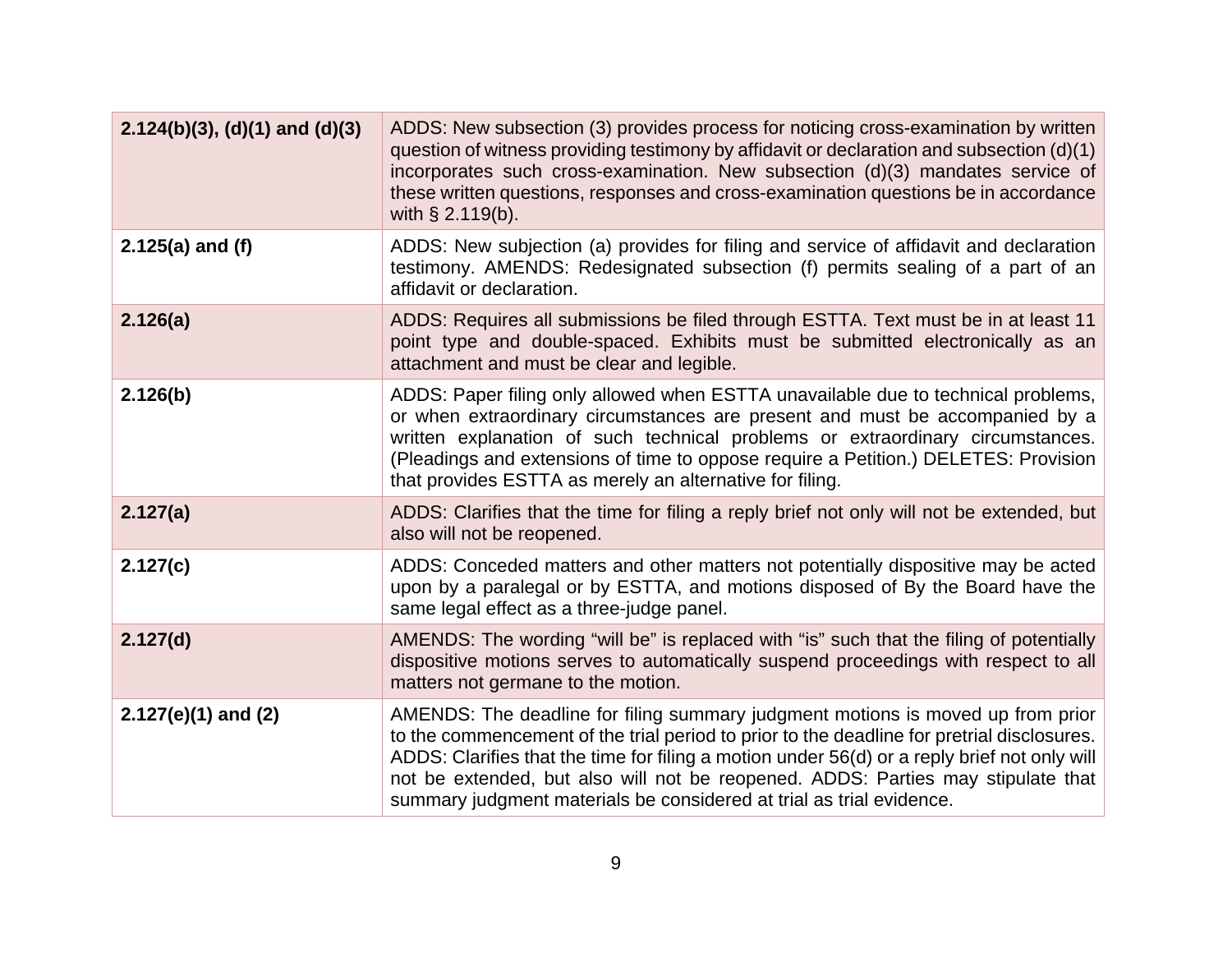| 2.128(a)(3)           | ADDS: Clarifies procedure when the Board issues a show cause order for failure to file<br>a brief and there is no evidence of record. If the party in the position of plaintiff responds<br>to the order showing good cause why judgment should not be entered based on loss<br>of interest, but does not move to reopen its testimony period based on demonstrable<br>excusable neglect, judgment may be entered against plaintiff for failure to take<br>testimony or submit evidence. |
|-----------------------|------------------------------------------------------------------------------------------------------------------------------------------------------------------------------------------------------------------------------------------------------------------------------------------------------------------------------------------------------------------------------------------------------------------------------------------------------------------------------------------|
| 2.128(b)              | ADDS: Evidentiary objections may be set out in a separate appendix that does not<br>count against the briefing page limit. Briefs exceeding the page limit may not be<br>considered by the Board.                                                                                                                                                                                                                                                                                        |
| $2.129(a)$ and (b)    | ADDS: At the discretion of the Board, parties and members of the Board may attend<br>hearings remotely. The Board may deny a request to reset a hearing for lack of good<br>cause or if multiple requests for rescheduling have been filed.                                                                                                                                                                                                                                              |
| 2.130                 | AMENDS: Clarifies that during an <i>inter partes</i> proceeding if facts appear which in the<br>opinion of the examining attorney render the mark in the application unregistrable, the<br>examining attorney should request a remand of the application from the Board.                                                                                                                                                                                                                 |
| 2.132(a)              | ADDS: Board may sua sponte grant judgment where it is clear from the proceeding<br>record that plaintiff has not taken testimony or offered other evidence.                                                                                                                                                                                                                                                                                                                              |
| 2.134(b)              | ADDS: Rule governing registrations canceled during proceeding now includes<br>reference to Madrid registrations.                                                                                                                                                                                                                                                                                                                                                                         |
| 2.136                 | ADDS: Rule governing status of application on termination of a proceeding now also<br>includes status of registrations on termination of a proceeding.                                                                                                                                                                                                                                                                                                                                   |
| <b>Appeals</b>        |                                                                                                                                                                                                                                                                                                                                                                                                                                                                                          |
| $2.142(b)(2)$ and (3) | ADDS: Clarifies that examining attorney briefs need not be filed through ESTTA.<br>(Trademarks has its own electronic filing system.) Reply briefs are limited to 10 pages.<br>New subsection (3) requires that citations to evidence in briefs reference the electronic<br>application record by date, the name of the paper, and the page number in the<br>electronic record.                                                                                                          |
| 2.142(c)              | ADDS: Briefs should include reference to compliance with requirements not the subject<br>of the appeal.                                                                                                                                                                                                                                                                                                                                                                                  |